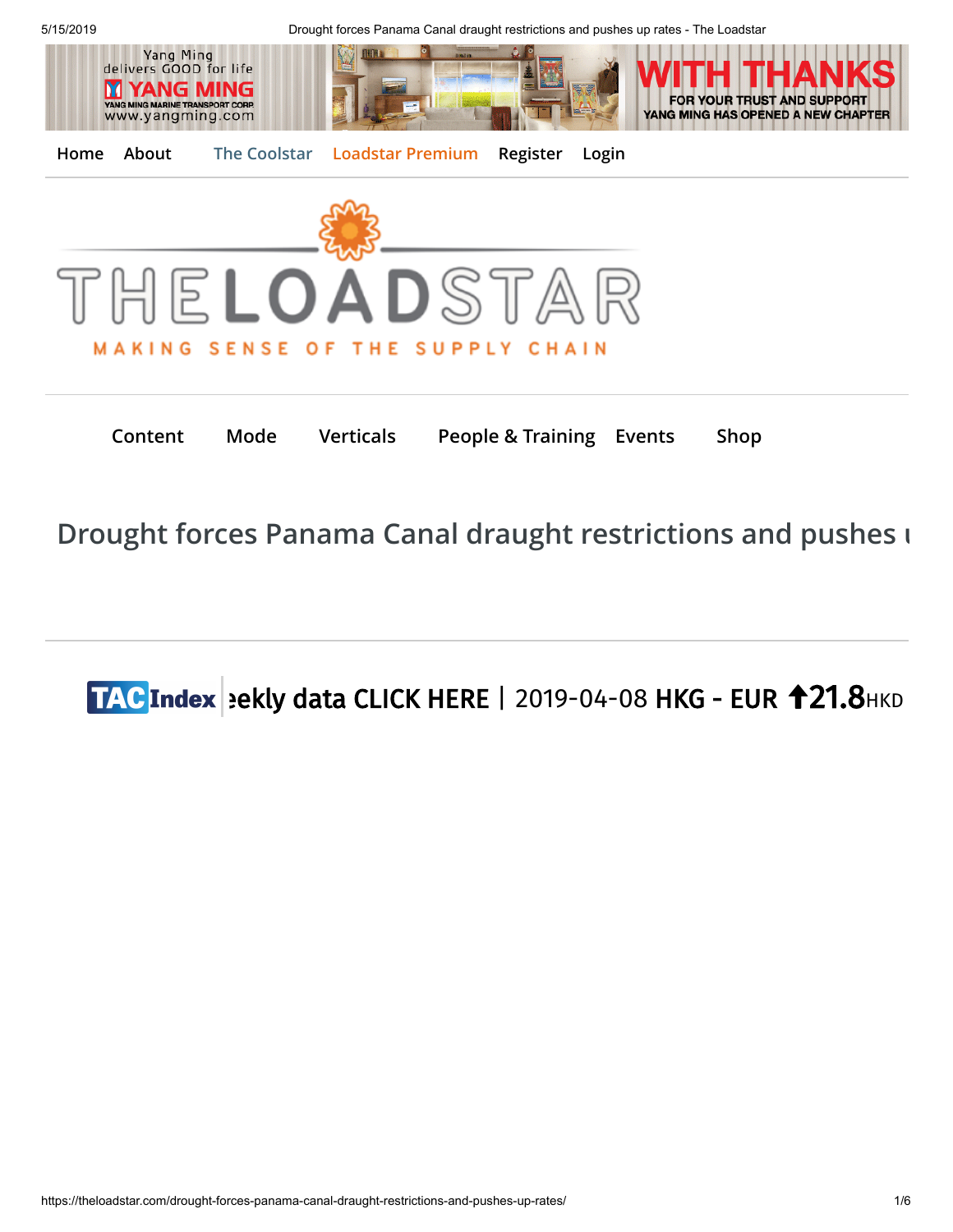

By [Ian Putzger](https://theloadstar.com/?s=Ian+Putzger) 14/05/2019

El Niño is having a major impact on container traffic through the Panama Canal this year.

From May 28, the canal operator is going to reduce the draught at its Neopanamax locks to 43 feet, the latest in a series of depth reductions that have brought the permitted level down from 50ft at the beginning of the year.

The region is suffering from a protracted drought that has decimated the water in a lake that is used to top up water levels in the canal. According to ACP, the Panama Canal authority, after four to five months of almost no rain, the river flow to the reservoir is down 60%.

The draught restrictions at the canal are affecting cargo rates from Asia to the US east coast; while spot rates from Asia to the west coast are up 4.3%, they have climbed 14.7% to the east coast, according to one source.



## **MOST POP**

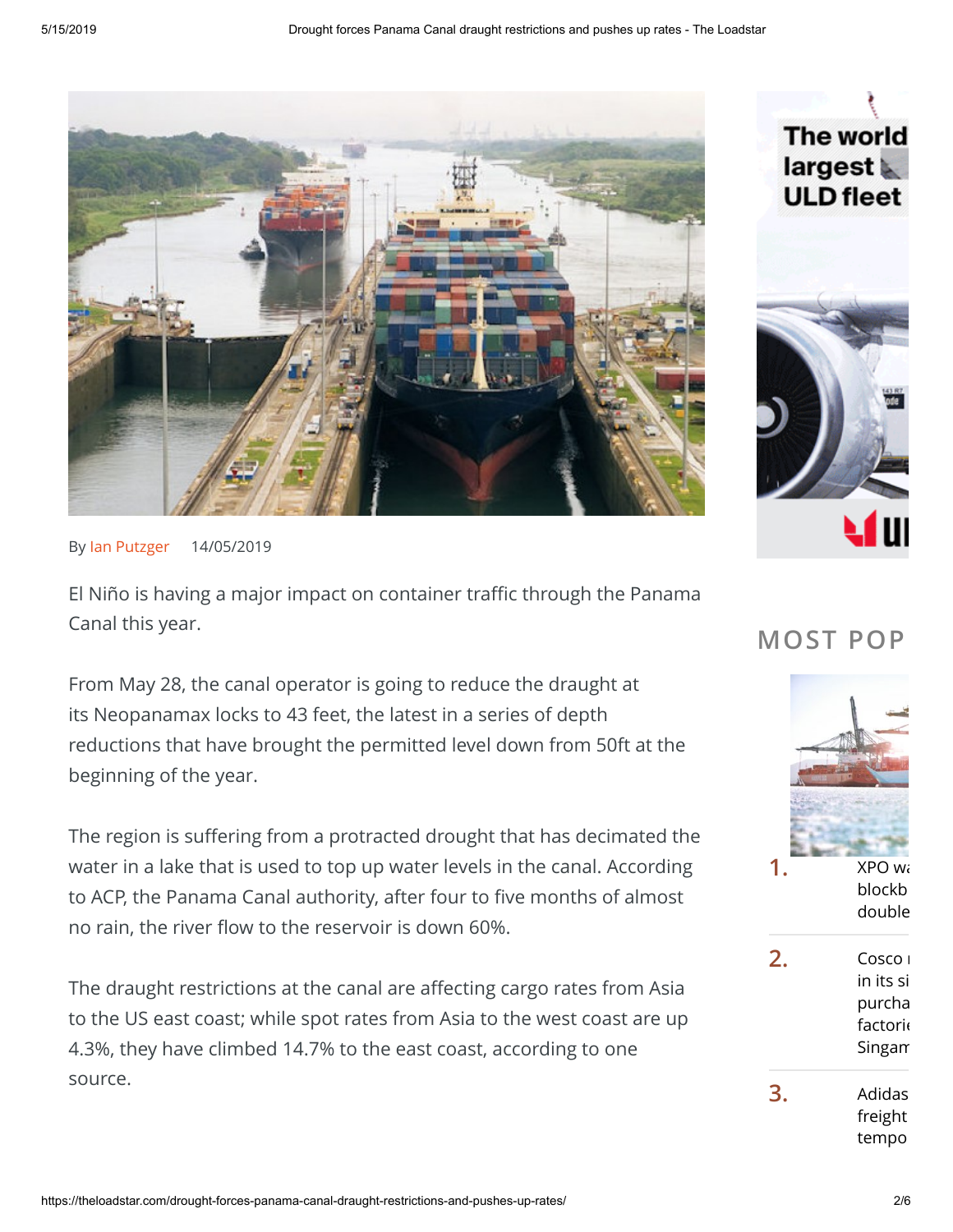**BLU** 

5/15/2019 Drought forces Panama Canal draught restrictions and pushes up rates - The Loadstar

**What's certain about Brexit? Uncertainty.** Staying informed can help you navigate the complexity and mitigate chaos. TALK TO AN EXPERT

The Freightos Baltic Index (FBI) of May 9 shows China-USWC container rates up 1% on the previous week, but China-USEC rates were up 6%, a trade that has seen a 23% rise since the beginning of the year, according to the index.

Most customers look predominantly at prices, said Jon Slangerup, CEO and chairman of American Global Logistics (AGL). More than 50% of the forwarder's east coast traffic comes through the Panama Canal, he estimates.

For the most part, it is a balancing act between price and transit times, but if customers balk at higher east coast rates, AGL can shift its traffic to west coast gateways, he adds.

ACP claims congestion and labour resistance to automation on the west coast are pushing more shippers to use the canal to serve US markets on the east coast.

Mr Slangerup, a former CEO of Port of Long Beach, acknowledged that the west coast ports had struggled with high volumes, adding that merger and acquisition activities at their terminals have not helped. However, he added, there had been signs of improvement.

About five years ago, some 23% of the containers arriving at Long Beach were loaded on dock-to-rail, today the ratio is closer to 30% and is expected to continue towards the 50% mark, he said.

Recent numbers give no indication of a spillage of imports from the west coast to the canal. The ports of Long Beach and Los Angeles both posted record container numbers for April, while up the coast, the port of Oakland reported a 7% rise in import containers.

https://theloadstar.com/drought-forces-panama-canal-draught-restrictions-and-pushes-up-rates/ 3/6 Mr Slangerup believes the meteoric rise in traffic through the canal after its re-opening in 2016, which has been attributed to a migration from

|   | – to avi |
|---|----------|
|   | chain s  |
|   | As air f |
|   | carrier: |
|   | online   |
|   | forwar   |
|   | compa    |
| 5 | Soft de  |
|   | pushes   |
|   | slash A  |
|   | FAK rat  |
|   | season   |

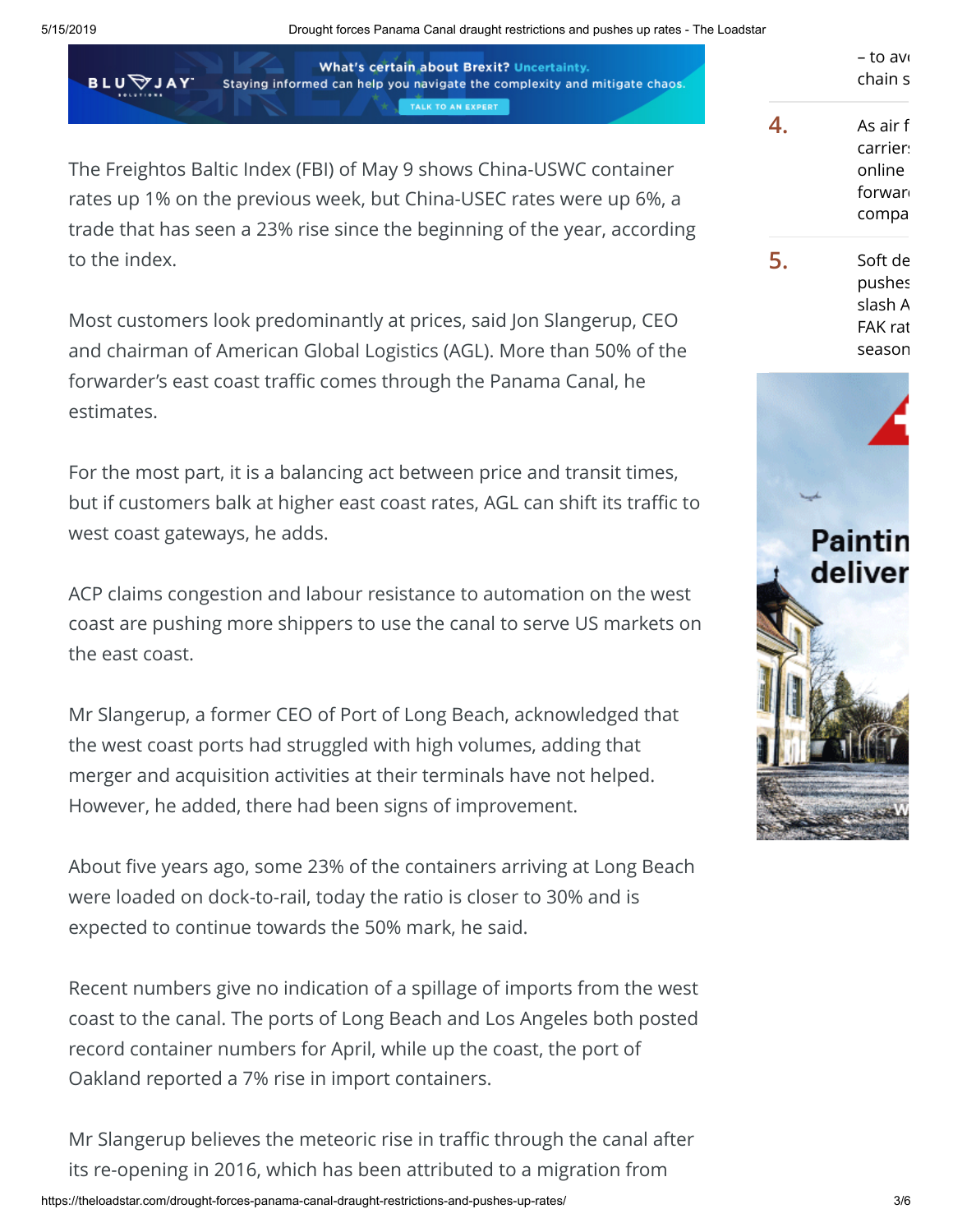west coast ports, is primarily the result of different dynamics. While the expansion work was going on, the canal lost about 30% of its market share – chiefly to Asian traffic moving via the Suez Canal. The subsequent surge in traffic was largely a matter of recovering lost ground, he said.

With or without draught limitations, the canal cannot handle vessels larger than 14,800 teu, they being too wide to pass through, Mr Slangerup noted. While this produces some constraints, the impact has been negligible, as the larger vessels have not featured to a large degree on the transpacific routes. Moreover, ports in the Gulf of Mexico area cannot accommodate these vessels either, and neither can some east coast ports, he pointed out.

Savannah, which can handle ships of 14,000 or more teu, is not showing any concern that growth momentum could be dented from draught limitations in the canal. Last month, Georgia Ports Authority placed an order for 20 rubber-tyred gantry cranes for the port.

The draught restrictions are estimated to lose the ACP some \$15m this year, which is minor next to last year's revenue of \$2.5 billion. However, the prospect of further restrictions in the event of the drought continuing is a different matter.

While the majority of vessels have no issues passing through the canal, Mr Slangerup believes the drought raises the question of whether it might affect the canal's potential.

"I'm not sure if, and when, it's going to get resolved," he said.

ACP has indicated it is looking at plans for a third water reservoir, and a decision on this will likely be made by the end of the year.

## **RELATED STORIES**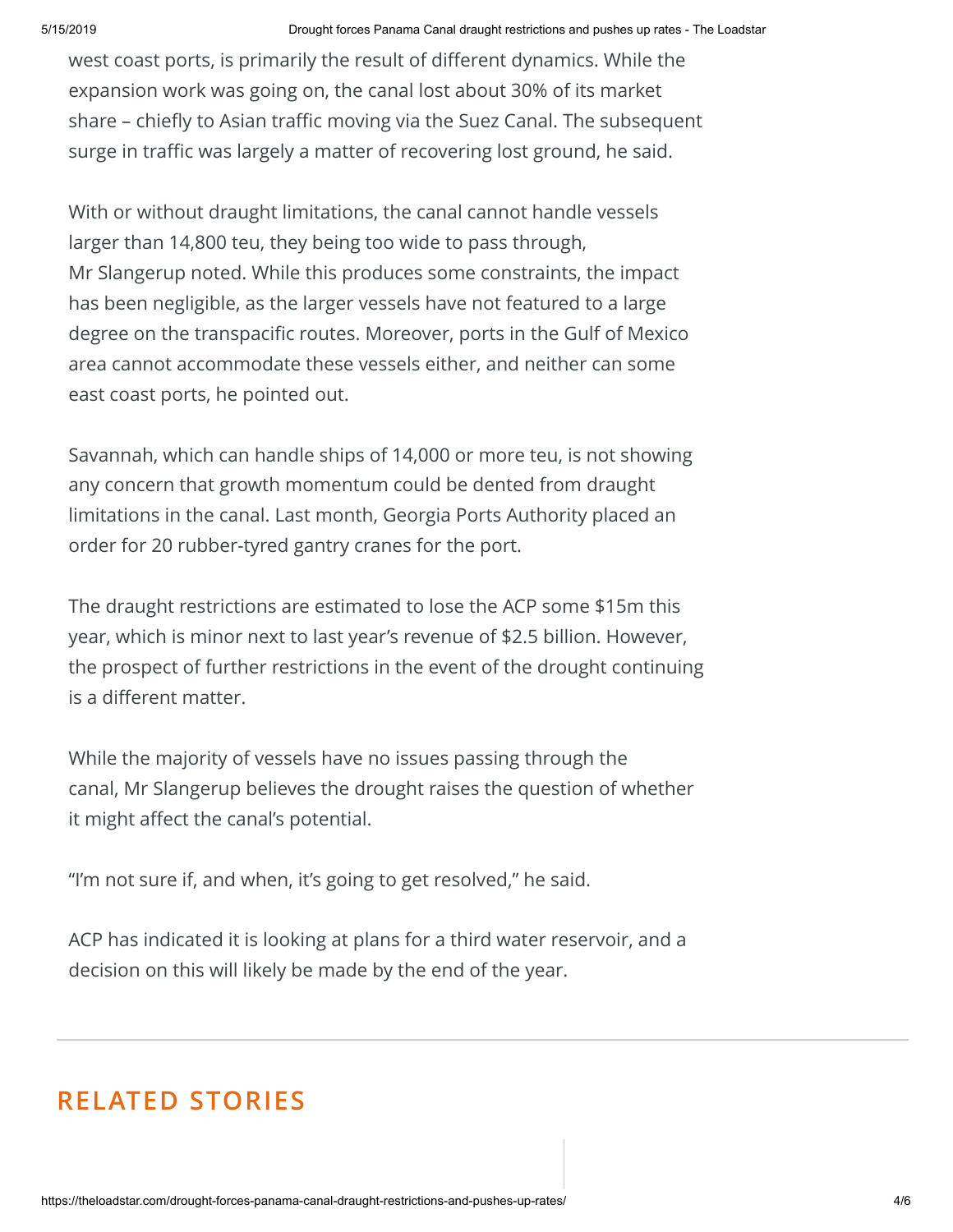#### **Carriers making heavy [weather of punctuality – but](https://theloadstar.com/carriers-making-heavy-weather-of-punctuality-but-its-not-all-their-fault/) it's not all their fault**

Typhoons and other adverse weather events are playing havoc with carrier schedules, presenting a "major ...

| A storm warning $($ Ningbo $)$              |  |
|---------------------------------------------|--|
| Ocean Network Express                       |  |
| (Schedule reliability) (Shanghai)           |  |
| $($ THE Alliance $)$ $($ The weather report |  |
| (TOC Asia 2019) (Transpacific Trade         |  |
| Apr 9, 2019 · 0 Comments · Share            |  |

### **How shippers can plot a [course through the choppy](https://theloadstar.com/how-shippers-can-plot-a-course-through-the-choppy-economic-waters-ahead/) economic waters ahead**

After a volatile first quarter, ocean fre is heading into a more stable pricing environment, ...



## **COMMENTS 0**

#### Leave a Reply

Name \*

Mail (will not be published) \*

Website

Comment...